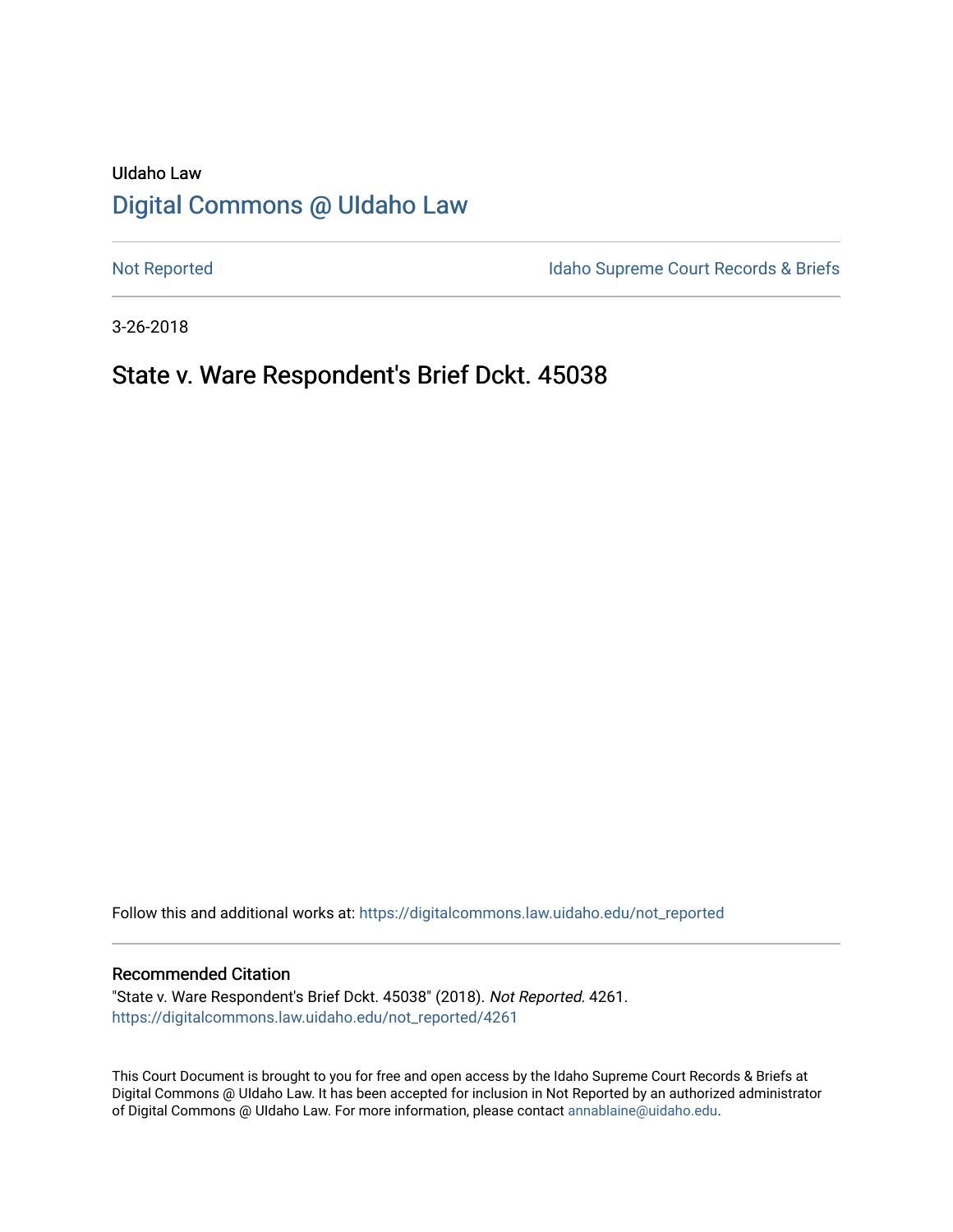LAWRENCE G. WASDEN Attorney General State of Idaho

PAUL R. PANTHER Deputy Attorney General Chief, Criminal Law Division

LORI A. FLEMING Deputy Attorney General P.O. Box 83720 Boise, Idaho 83720-0010 (208) 334-4534

#### IN THE SUPREME COURT OF THE STATE OF IDAHO

| STATE OF IDAHO,            |  |
|----------------------------|--|
| Plaintiff-Respondent,      |  |
| V.                         |  |
| THOR FITZGERALD WARE, JR., |  |
| Defendant-Appellant.       |  |

NO. 45038

 Madison County Case No. CR-2016-1124

RESPONDENT'S BRIEF

<u>Issue</u>

)

Has Ware failed to establish that the district court abused its discretion by declining to further reduce his sentence pursuant to his Rule 35 motion for reduction of sentence?

#### Ware Has Failed To Establish That The District Court Abused Its Sentencing Discretion

Ware pled guilty to rape and the district court imposed a unified sentence of 12 years, with three years fixed, and retained jurisdiction. (R., pp.143-44.) Ware filed a timely Rule 35 motion for a reduction of sentence. (R., pp.182-84.) Ware also filed a timely notice of appeal from the district court's judgment and order retaining jurisdiction. (R., pp.207-11.) While the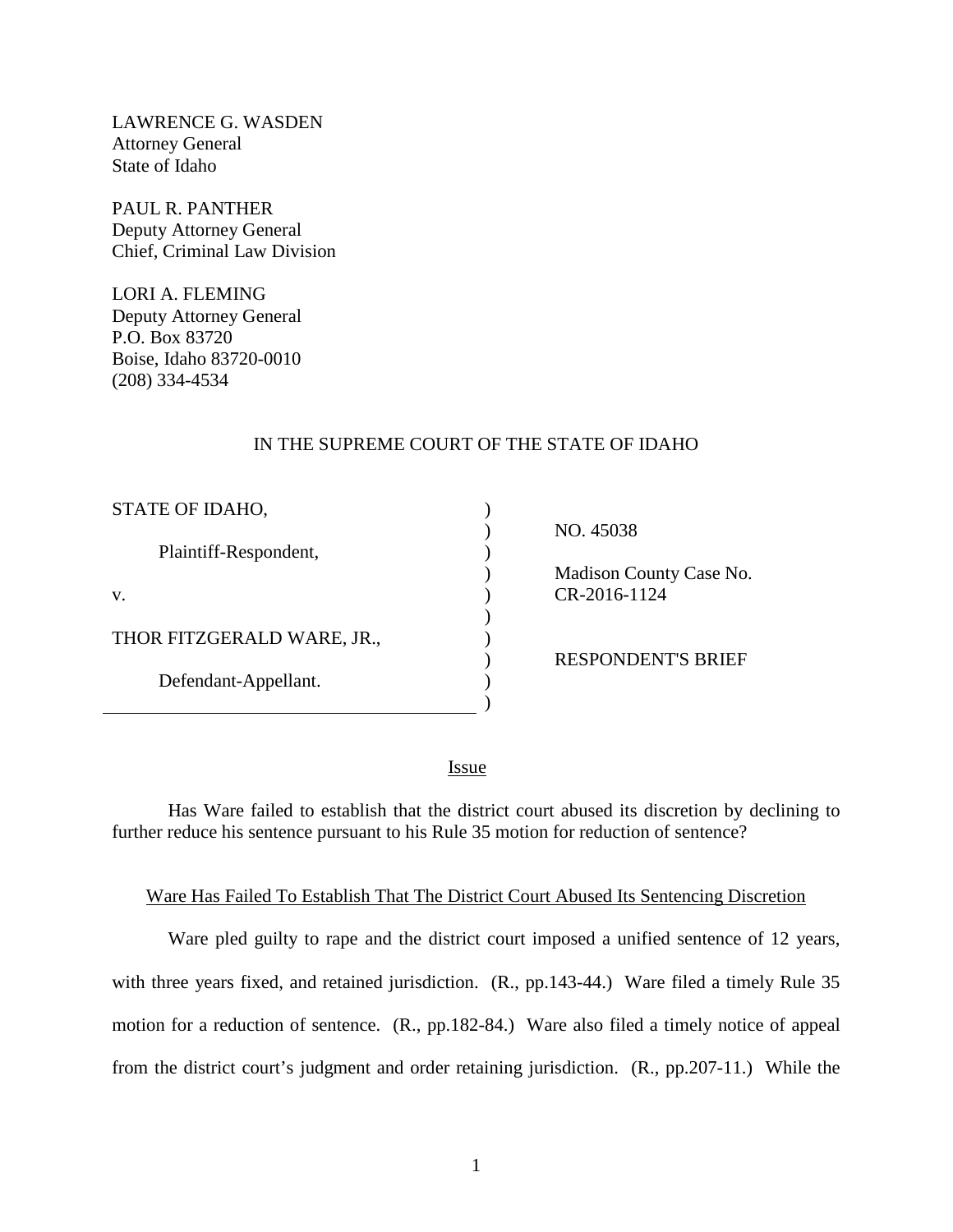appeal was pending, the district court held a hearing on Ware's Rule 35 motion, after which the court granted the motion, in part, reducing Ware's sentence to 10 years, with two and one-half years fixed, and retained jurisdiction. (R., pp.227-28; 4/24/17 Tr., p.91, Ls.1-14.) After a period of retained jurisdiction the district court relinquished jurisdiction. (Order Relinquishing Jurisdiction (Augmentation).)

Ware asserts that the district court abused its discretion by declining to further reduce his sentence, in light of his reiteration of the facts of the case, his future plans, the results of the psychosexual evaluation, and because he has support from his family. (Appellant's brief, pp.3- 6.) Ware has failed to establish an abuse of discretion.

If a sentence is within applicable statutory limits, a motion for reduction of sentence under Rule 35 is a plea for leniency, and this court reviews the denial of the motion for an abuse of discretion. State v. Huffman, 144 Idaho, 201, 203, 159 P.3d 838, 840 (2007). To prevail on appeal, Ware must "show that the sentence is excessive in light of new or additional information subsequently provided to the district court in support of the Rule 35 motion." Id. Ware has failed to satisfy his burden.

Ware claims the district court abused its discretion by not further reducing his sentence in light of the nature of his offense, his character, and "the protection of the public interest." (Appellant's brief, p.4.) Much of the information Ware presented regarding the nature of the offense, his future plans, the results of the psychosexual evaluation, and his family support was all before the district court at the time of sentencing. (R., pp.110-23; PSI, pp.5, 10-11, 97-167.) Furthermore, the district court conducted a lengthy hearing on Ware's Rule 35 motion and, after considering all of the "new" evidence and argument presented at that hearing, concluded that Ware's underlying sentence should be reduced to 10 years, with two and one-half years fixed.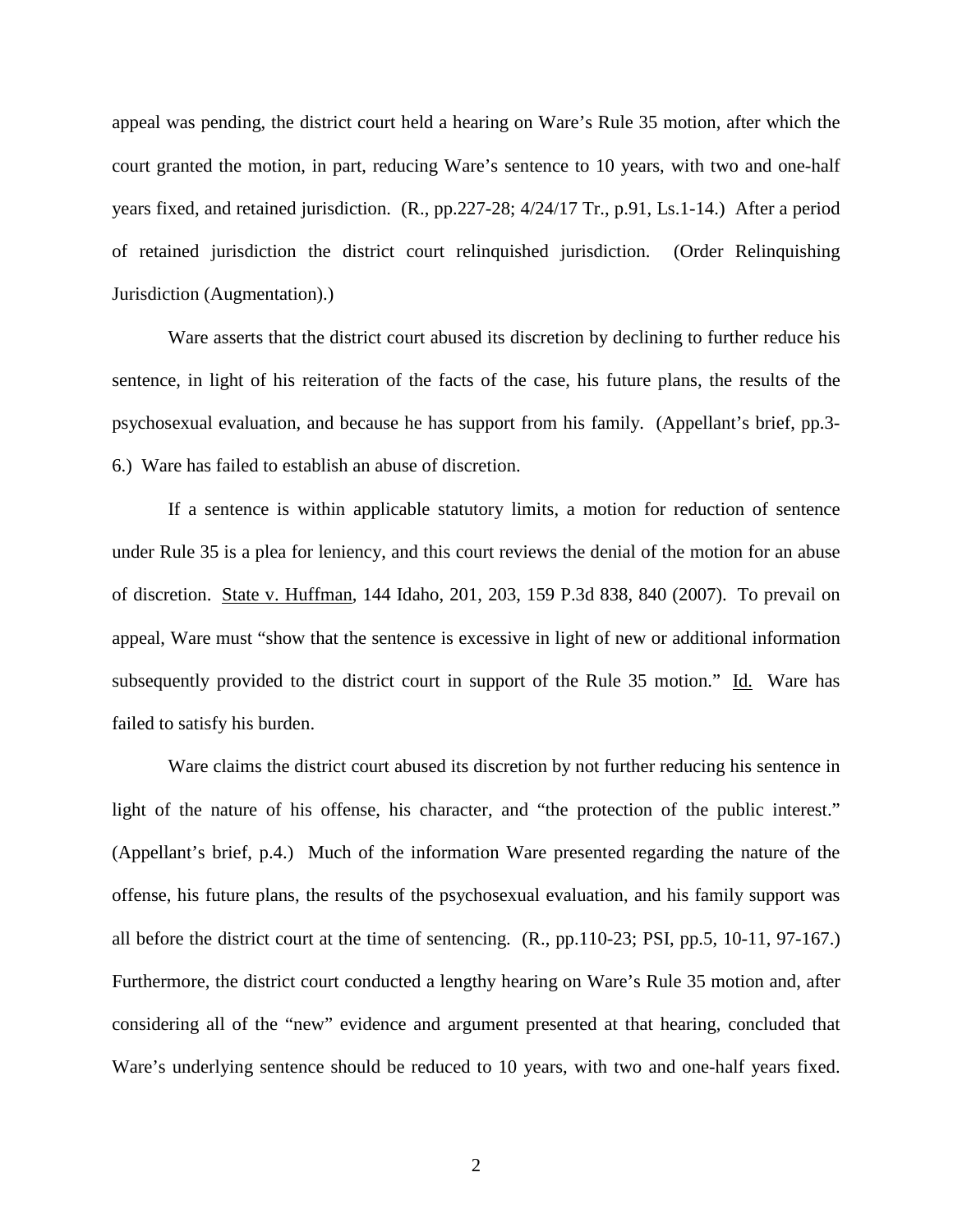(See  $4/24/17$  Tr., p.80, L.7 – p.92, L.12.) That Ware believes the court should have given greater mitigating weight to the evidence he presented does not show an abuse of discretion. In fact, Ware's conduct after the district court granted his Rule 35 motion illustrates why the court's decision to not further reduce Ware's sentence was reasonable: While participating in the retained jurisdiction program, Ware received a Class B DOR for attempted escape, and staff noted he was "non-cooperative, aggressive and antagonistic" towards security. (Order Relinquishing Jurisdiction (Augmentation).) Ware has failed to establish any basis for reversal of the district court's decision to not further reduce his sentence pursuant to his Rule 35 motion.

#### Conclusion

The state respectfully requests this Court to affirm the district court's order granting Ware's Rule 35 motion for a reduction of sentence.

DATED this 26th day of March, 2018.

 $/s$  Lori A. Fleming LORI A. FLEMING Deputy Attorney General

 ALICIA HYMAS Paralegal